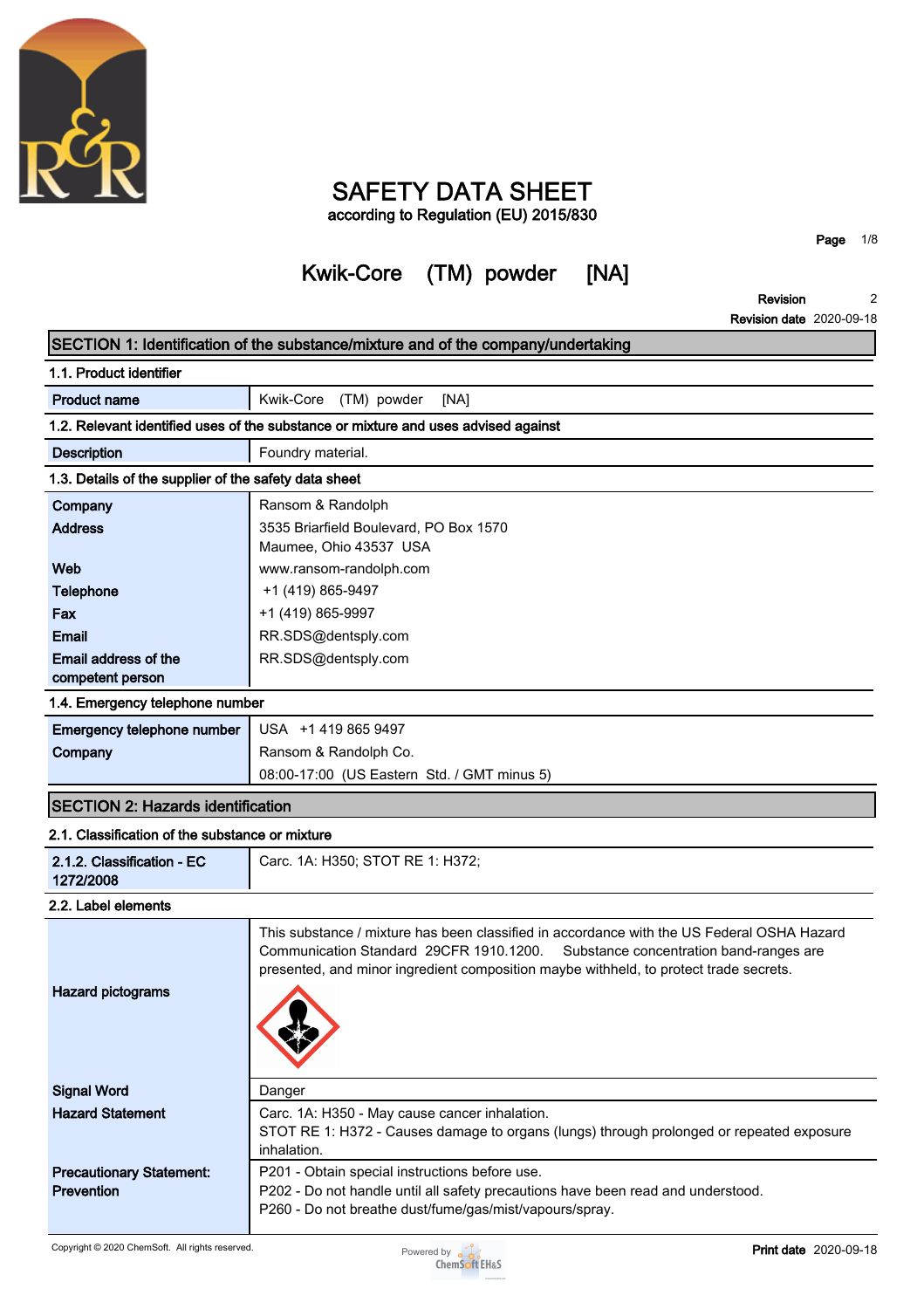**Revision Revision date 2020-09-18 2**

| 2.2. Label elements                                |                                                                                                                                                                                                                                                                           |
|----------------------------------------------------|---------------------------------------------------------------------------------------------------------------------------------------------------------------------------------------------------------------------------------------------------------------------------|
|                                                    | P264 - Wash (hands) thoroughly after handling.<br>P270 - Do no eat, drink or smoke when using this product.<br>P280 - Wear protective gloves/protective clothing/eye protection/face protection.<br>P285 - In case of inadequate ventilation wear respiratory protection. |
| <b>Precautionary Statement:</b><br>Response        | P308+P313 - IF exposed or concerned: Get medical advice/attention.<br>P314 - Get medical advice/attention if you feel unwell.                                                                                                                                             |
| <b>Precautionary Statement:</b><br>Storage         | P405 - Store locked up.                                                                                                                                                                                                                                                   |
| <b>Precautionary Statement:</b><br><b>Disposal</b> | P501 - Dispose of contents/container to local and national regulations                                                                                                                                                                                                    |
| 2.3. Other hazards                                 |                                                                                                                                                                                                                                                                           |
| Other hazards                                      | Product contains crystalline silica.                                                                                                                                                                                                                                      |
|                                                    | This material contains trace amounts of naturally occurring uranium, thorium, and radium.                                                                                                                                                                                 |
| <b>Further information</b>                         |                                                                                                                                                                                                                                                                           |
|                                                    | Not applicable. PBT and vPvB assessment.                                                                                                                                                                                                                                  |
|                                                    |                                                                                                                                                                                                                                                                           |

## **SECTION 3: Composition/information on ingredients**

## **3.2. Mixtures**

## **EC 1272/2008**

| <b>Chemical Name</b>                                                   | Index No. | CAS No.    | EC No.    | <b>REACH Registration</b><br><b>Number</b> | Conc.<br>$(\%w/w)$ | Classification                               |
|------------------------------------------------------------------------|-----------|------------|-----------|--------------------------------------------|--------------------|----------------------------------------------|
| silica, viterous -- Overall product<br>(Silica, fused respirable dust) |           | 60676-86-0 | 262-373-8 |                                            | $30 - 40%$         |                                              |
| quartz (conc. $>1.0\%$ )                                               |           | 14808-60-7 | 238-878-4 |                                            |                    | 10 - 20% Carc. 1A: H350; STOT RE 1:<br>H372: |
| silica (cristobalite conc. $\ge$ /= 1.0 %)                             |           | 14464-46-1 | 238-455-4 |                                            |                    | 1 - 10% Carc. 1A: H350; STOT RE 1:<br>H372:  |
| quartz ( $conc. < 1.0\%$ )                                             |           | 14808-60-7 | 238-878-4 |                                            |                    | 0 - 0.5% Carc. 1A: H350:                     |
| Silica (cristobalite) $\ge$ /= 0.1 %<br>conc. $< 1.0 \%$               |           | 14464-46-1 | 238-455-4 |                                            |                    | 0 - 0.5% Carc. 1A: H350:                     |

#### **Further information**

**Full text for all Risk Phrases mentioned in this section are displayed in Section 16.**

## **SECTION 4: First aid measures**

## **4.1. Description of first aid measures**

| Inhalation          | Move the exposed person to fresh air.                                           |
|---------------------|---------------------------------------------------------------------------------|
| Eye contact         | Rinse immediately with plenty of water for 15 minutes holding the eyelids open. |
| <b>Skin contact</b> | Wash with soap and water.                                                       |
| Ingestion           | Drink 1 to 2 glasses of water. DO NOT INDUCE VOMITING.                          |
|                     | 4.2. Most important symptoms and effects, both acute and delayed                |
| Inhalation          | May cause irritation to respiratory system.                                     |
| Eye contact         | May cause irritation to eyes.                                                   |
| <b>Skin contact</b> | May cause irritation to skin.                                                   |
| Ingestion           | May cause irritation to mucous membranes.                                       |
|                     | 4.3. Indication of any immediate medical attention and special treatment needed |
| Inhalation          | Seek medical attention if irritation or symptoms persist.                       |
| Eye contact         | Seek medical attention if irritation or symptoms persist.                       |
| <b>Skin contact</b> | Seek medical attention if irritation or symptoms persist.                       |

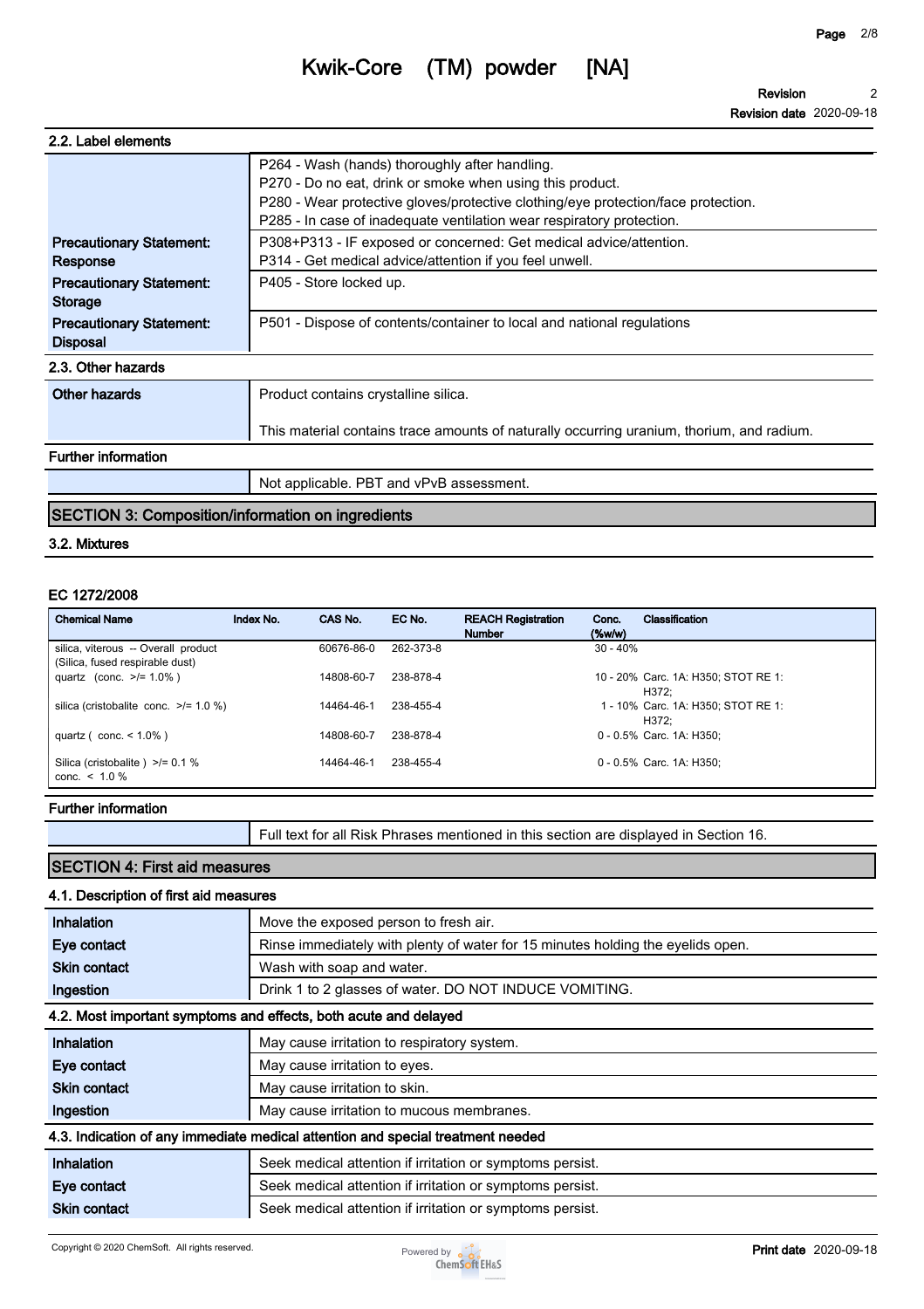**Revision date 2020-09-18**

**2**

**Revision**

## **Kwik-Core (TM) powder [NA]**

|                                                                   | 4.3. Indication of any immediate medical attention and special treatment needed                                                                          |
|-------------------------------------------------------------------|----------------------------------------------------------------------------------------------------------------------------------------------------------|
| Ingestion                                                         | Seek medical attention if irritation or symptoms persist.                                                                                                |
| <b>SECTION 5: Firefighting measures</b>                           |                                                                                                                                                          |
| 5.1. Extinguishing media                                          |                                                                                                                                                          |
|                                                                   | Use extinguishing media appropriate to the surrounding fire conditions.                                                                                  |
| 5.2. Special hazards arising from the substance or mixture        |                                                                                                                                                          |
|                                                                   | Burning produces irritating, toxic and obnoxious fumes.                                                                                                  |
| 5.3. Advice for firefighters                                      |                                                                                                                                                          |
|                                                                   | Self-contained breathing apparatus. Wear suitable protective clothing.                                                                                   |
| <b>SECTION 6: Accidental release measures</b>                     |                                                                                                                                                          |
|                                                                   | 6.1. Personal precautions, protective equipment and emergency procedures                                                                                 |
|                                                                   | Avoid raising dust. Wear suitable respiratory equipment when necessary.                                                                                  |
| 6.2. Environmental precautions                                    |                                                                                                                                                          |
|                                                                   | No environmental requirements.                                                                                                                           |
| 6.3. Methods and material for containment and cleaning up         |                                                                                                                                                          |
|                                                                   | Avoid raising dust. Clean the area using a vacuum cleaner. Transfer to suitable, labelled<br>containers for disposal.                                    |
| 6.4. Reference to other sections                                  |                                                                                                                                                          |
|                                                                   | See section [2, 8 & 13] for further information.                                                                                                         |
| <b>SECTION 7: Handling and storage</b>                            |                                                                                                                                                          |
| 7.1. Precautions for safe handling                                |                                                                                                                                                          |
|                                                                   | Avoid raising dust. Ensure adequate ventilation of the working area. In case of insufficient<br>ventilation, wear suitable respiratory equipment.        |
|                                                                   | Do not eat, drink or smoke in areas where this product is used or stored. Wash hands after<br>handling the product.                                      |
| 7.2. Conditions for safe storage, including any incompatibilities |                                                                                                                                                          |
|                                                                   | Keep containers tightly closed.                                                                                                                          |
| 7.3. Specific end use(s)                                          |                                                                                                                                                          |
|                                                                   | Foundry material.                                                                                                                                        |
| SECTION 8: Exposure controls/personal protection                  |                                                                                                                                                          |
| 8.1. Control parameters                                           |                                                                                                                                                          |
|                                                                   |                                                                                                                                                          |
|                                                                   | exposure limits - Silica, vitreous (fused, amorphous) 80 mg/m3 / (% Silica), TWA PEL<br>(respirable fraction).                                           |
|                                                                   | exposure limits - Crystalline Silica, Cristobalite -<br>0.025 mg/m3 TWA ACGIH TLV (respirable<br>fraction); 50 ug/m3 8-hr TWA PEL (respirable fraction). |
|                                                                   | exposure limits - Crystalline Silica, quartz -<br>0.025 mg/m3 TWA ACGIH TLV (respirable<br>fraction); 50 ug/m3 8 hr - TWA PEL (respirable fraction).     |
|                                                                   | exposure limits - Zirconium silicate 10 mg/m3 STEL ACGIH (respirable fraction)                                                                           |



**5 mg/m3 TWA OSHA PEL (respirable fraction).**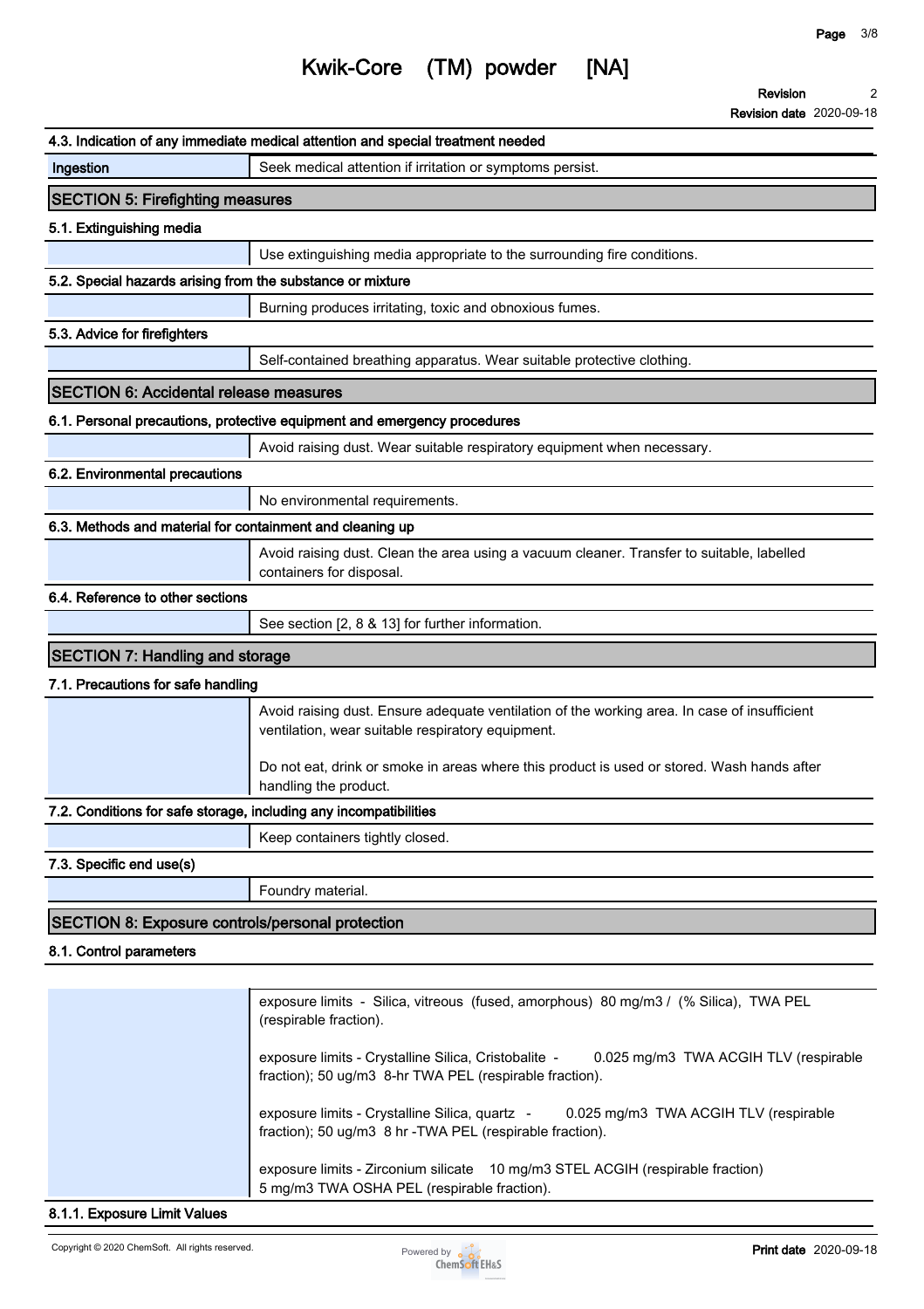**Revision date 2020-09-18**

### **8.1.1. Exposure Limit Values**

| silica, viterous - Overall<br>product (Silica, fused respirable<br>dust) | WEL 8-hr limit ppm: -        | <b>WEL 8-hr limit mg/m3: 0.08</b> |
|--------------------------------------------------------------------------|------------------------------|-----------------------------------|
|                                                                          | WEL 15 min limit ppm: -      | WEL 15 min limit mg/m3: -         |
|                                                                          | WEL 8-hr limit mg/m3 total - | WEL 15 min limit mg/m3 total -    |
|                                                                          | inhalable dust:              | inhalable dust:                   |
|                                                                          | WEL 8-hr limit mg/m3 total - | WEL 15 min limit mg/m3 total      |
|                                                                          | respirable dust:             | respirable dust:                  |

#### **8.2. Exposure controls**

| 8.2.1. Appropriate engineering<br>controls | Ensure adequate ventilation of the working area.                                        |
|--------------------------------------------|-----------------------------------------------------------------------------------------|
| 8.2.2. Individual protection<br>measures   | Protective clothing.                                                                    |
| Eye / face protection                      | In case of splashing, wear:. Approved safety goggles. safety glasses with side-shields. |
| Skin protection -<br>Handprotection        | Wear suitable gloves.                                                                   |
| <b>Respiratory protection</b>              | Suitable respiratory equipment.                                                         |
| 8.2.3. Environmental exposure<br>controls  | Not normally required.                                                                  |
| Occupational exposure<br>controls          | Appropriate local exhaust ventilation is required.                                      |

## **SECTION 9: Physical and chemical properties**

### **9.1. Information on basic physical and chemical properties**

| Appearance   Powder                            |                                                 |
|------------------------------------------------|-------------------------------------------------|
|                                                | Colour   Off white                              |
|                                                | Odour Slight                                    |
|                                                | $pH$ 4 - 7                                      |
|                                                | <b>Relative density</b> 3.6 (H2O = 1 $@$ 20 °C) |
| <b>Partition coefficient</b> No data available |                                                 |
|                                                | Melting point   No data available               |
|                                                | Viscosity   No data available                   |
| <b>Explosive properties</b> Not applicable.    |                                                 |
| Oxidising properties Not applicable.           |                                                 |
|                                                | <b>Freezing Point</b> Not applicable.           |
| Initial boiling point   Not applicable.        |                                                 |
| <b>Evaporation rate</b> Not applicable.        |                                                 |
| Vapour pressure   Not applicable.              |                                                 |
|                                                | Vapour density   Not applicable.                |
| Autoignition temperature   Not applicable.     |                                                 |
|                                                | Fat Solubility   Not applicable.                |
|                                                | <b>Solubility</b> Slightly soluble in water     |

#### **9.2. Other information**

|                                       | <b>Conductivity</b> No data available |  |  |
|---------------------------------------|---------------------------------------|--|--|
|                                       | Surface tension   No data available   |  |  |
|                                       | Lead content   No data available      |  |  |
| VOC (Volatile organic Not applicable. |                                       |  |  |
| compounds)                            |                                       |  |  |
|                                       | Gas group Not applicable.             |  |  |
| Benzene Content   Not applicable.     |                                       |  |  |
|                                       |                                       |  |  |

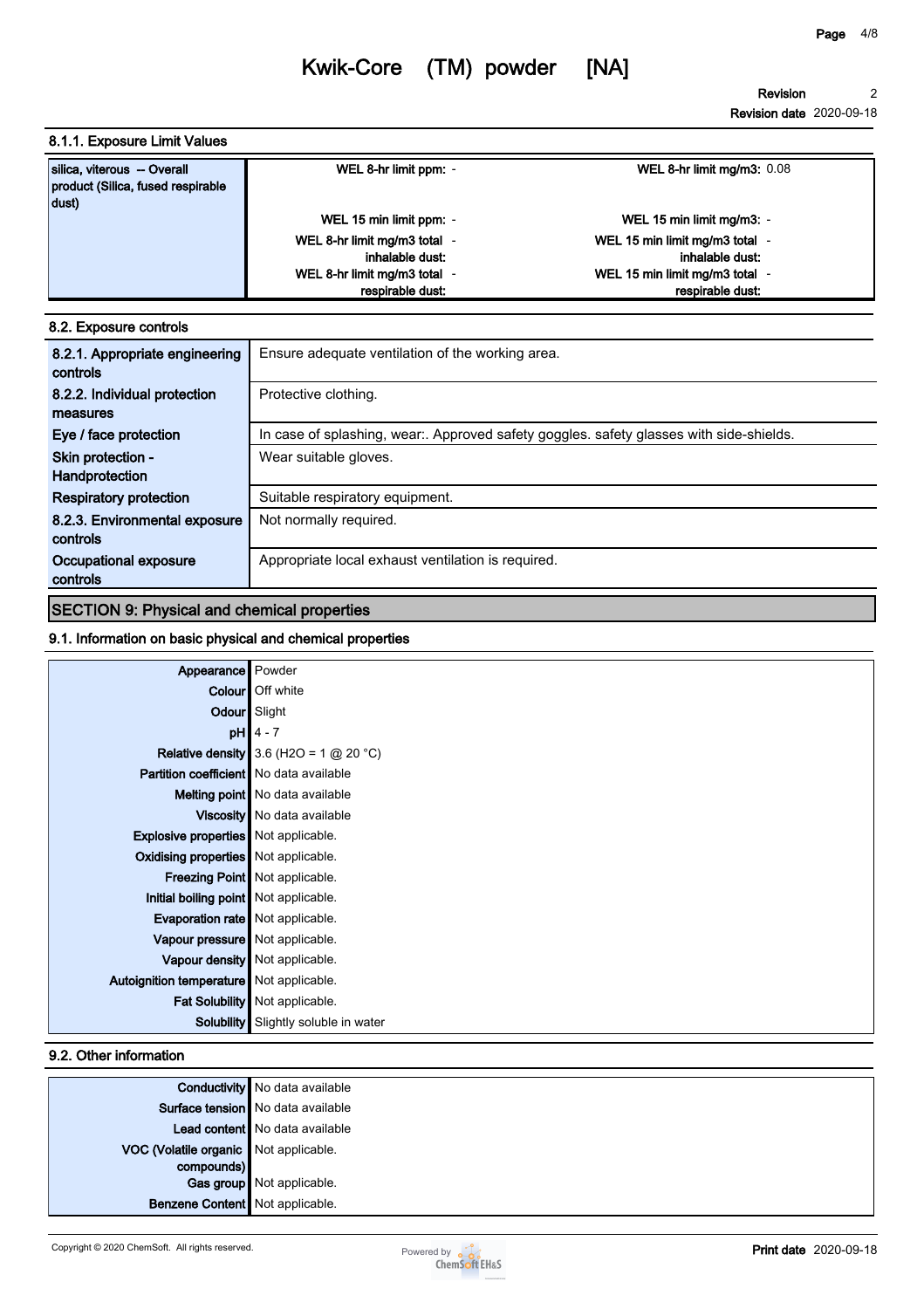**Revision date 2020-09-18**

| <b>SECTION 10: Stability and reactivity</b>  |                                                                                                                                                                                                                                                                                                                                                                                                                                                                                                                                                                                                                                                                                                                                                                                                                                                                                                                                                                                                                                                                                                                |
|----------------------------------------------|----------------------------------------------------------------------------------------------------------------------------------------------------------------------------------------------------------------------------------------------------------------------------------------------------------------------------------------------------------------------------------------------------------------------------------------------------------------------------------------------------------------------------------------------------------------------------------------------------------------------------------------------------------------------------------------------------------------------------------------------------------------------------------------------------------------------------------------------------------------------------------------------------------------------------------------------------------------------------------------------------------------------------------------------------------------------------------------------------------------|
| 10.1. Reactivity                             |                                                                                                                                                                                                                                                                                                                                                                                                                                                                                                                                                                                                                                                                                                                                                                                                                                                                                                                                                                                                                                                                                                                |
|                                              | Not applicable.                                                                                                                                                                                                                                                                                                                                                                                                                                                                                                                                                                                                                                                                                                                                                                                                                                                                                                                                                                                                                                                                                                |
| 10.2. Chemical stability                     |                                                                                                                                                                                                                                                                                                                                                                                                                                                                                                                                                                                                                                                                                                                                                                                                                                                                                                                                                                                                                                                                                                                |
|                                              | Stable under normal conditions.                                                                                                                                                                                                                                                                                                                                                                                                                                                                                                                                                                                                                                                                                                                                                                                                                                                                                                                                                                                                                                                                                |
|                                              |                                                                                                                                                                                                                                                                                                                                                                                                                                                                                                                                                                                                                                                                                                                                                                                                                                                                                                                                                                                                                                                                                                                |
| 10.3. Possibility of hazardous reactions     |                                                                                                                                                                                                                                                                                                                                                                                                                                                                                                                                                                                                                                                                                                                                                                                                                                                                                                                                                                                                                                                                                                                |
|                                              | No Significant Hazard.                                                                                                                                                                                                                                                                                                                                                                                                                                                                                                                                                                                                                                                                                                                                                                                                                                                                                                                                                                                                                                                                                         |
| 10.4. Conditions to avoid                    |                                                                                                                                                                                                                                                                                                                                                                                                                                                                                                                                                                                                                                                                                                                                                                                                                                                                                                                                                                                                                                                                                                                |
|                                              | Moisture.                                                                                                                                                                                                                                                                                                                                                                                                                                                                                                                                                                                                                                                                                                                                                                                                                                                                                                                                                                                                                                                                                                      |
| 10.5. Incompatible materials                 |                                                                                                                                                                                                                                                                                                                                                                                                                                                                                                                                                                                                                                                                                                                                                                                                                                                                                                                                                                                                                                                                                                                |
|                                              | No Significant Hazard.                                                                                                                                                                                                                                                                                                                                                                                                                                                                                                                                                                                                                                                                                                                                                                                                                                                                                                                                                                                                                                                                                         |
| 10.6. Hazardous decomposition products       |                                                                                                                                                                                                                                                                                                                                                                                                                                                                                                                                                                                                                                                                                                                                                                                                                                                                                                                                                                                                                                                                                                                |
|                                              | Hazardous Decomposition Products (silica):<br>Crystalline silica will dissolve in hydrofluoric acid<br>and produce silicone tetrafluoride. Reaction with water or acids generates heat.                                                                                                                                                                                                                                                                                                                                                                                                                                                                                                                                                                                                                                                                                                                                                                                                                                                                                                                        |
|                                              | Hazardous Decomposition Products (Zircon):  Zirconium silicate will disassociate to Zirconium<br>Dioxide (ZRO2) and Silicon dioxide (SiO2) when heated above 1540 degrees Celsius. Hazardous<br>Polymerization: Will not occur.                                                                                                                                                                                                                                                                                                                                                                                                                                                                                                                                                                                                                                                                                                                                                                                                                                                                                |
| <b>SECTION 11: Toxicological information</b> |                                                                                                                                                                                                                                                                                                                                                                                                                                                                                                                                                                                                                                                                                                                                                                                                                                                                                                                                                                                                                                                                                                                |
| 11.1. Information on toxicological effects   |                                                                                                                                                                                                                                                                                                                                                                                                                                                                                                                                                                                                                                                                                                                                                                                                                                                                                                                                                                                                                                                                                                                |
| <b>Acute toxicity</b>                        | Based on available data, the classification criteria are not met.                                                                                                                                                                                                                                                                                                                                                                                                                                                                                                                                                                                                                                                                                                                                                                                                                                                                                                                                                                                                                                              |
| Skin corrosion/irritation                    | Prolonged or repeated exposure may cause irritation to skin and mucous membranes.                                                                                                                                                                                                                                                                                                                                                                                                                                                                                                                                                                                                                                                                                                                                                                                                                                                                                                                                                                                                                              |
| Serious eye damage/irritation                | No irritation expected.                                                                                                                                                                                                                                                                                                                                                                                                                                                                                                                                                                                                                                                                                                                                                                                                                                                                                                                                                                                                                                                                                        |
| Respiratory or skin<br>sensitisation         | No sensitizaton effects reported.                                                                                                                                                                                                                                                                                                                                                                                                                                                                                                                                                                                                                                                                                                                                                                                                                                                                                                                                                                                                                                                                              |
| Germ cell mutagenicity                       | No mutagenic effects reported.                                                                                                                                                                                                                                                                                                                                                                                                                                                                                                                                                                                                                                                                                                                                                                                                                                                                                                                                                                                                                                                                                 |
| Carcinogenicity                              | Known Human Carcinogens (Category 1).                                                                                                                                                                                                                                                                                                                                                                                                                                                                                                                                                                                                                                                                                                                                                                                                                                                                                                                                                                                                                                                                          |
| <b>Reproductive toxicity</b>                 | No observed effect level. No observed effect concentration.                                                                                                                                                                                                                                                                                                                                                                                                                                                                                                                                                                                                                                                                                                                                                                                                                                                                                                                                                                                                                                                    |
| STOT-single exposure                         | No known adverse health effects.                                                                                                                                                                                                                                                                                                                                                                                                                                                                                                                                                                                                                                                                                                                                                                                                                                                                                                                                                                                                                                                                               |
| STOT-repeated exposure                       | Chronic effects<br>Prolonged inhalation of respirable crystalline silica<br>In 1997, the International Agency for Research on Cancer (IARC) concluded that crystalline silica<br>inhaled from occupational sources can cause lung cancer in humans. However it pointed out that<br>not all industrial circumstances, nor all crystalline silica types, were to be incriminated. (IARC<br>Monographs on the evaluation of the carcinogenic risks of chemicals to humans, Silica, silicates<br>dust and organic fibers, 1997, Vol. 68, IARC, Lyon, France). In June 2003, the European<br>Commission's Scientific Committee for Occupational Exposure Limits (SCOEL) concluded:<br>"that the main effect in humans of the inhalation of respirable crystalline silica is silicosis. There is<br>sufficient information to conclude that the relative lung cancer risk is increased in persons with<br>silicosis (and apparently, not in employees without silicosis exposed to silica dust in quarries and<br>in the ceramic industry). Therefore, preventing the onset of silicosis will also reduce the cancer |

**(SCOEL SUM Doc 94-final on respirable crystalline silica, June 2003) There is a body of evidence supporting the fact that increased cancer risk would be limited to people already suffering from silicosis. Worker protection against silicosis should be assured by respecting the existing regulatory occupational exposure limits and implementing additional risk management measures where required (see Section 16).**

 $\overline{a}$ 

Ì.

 $\overline{a}$ 

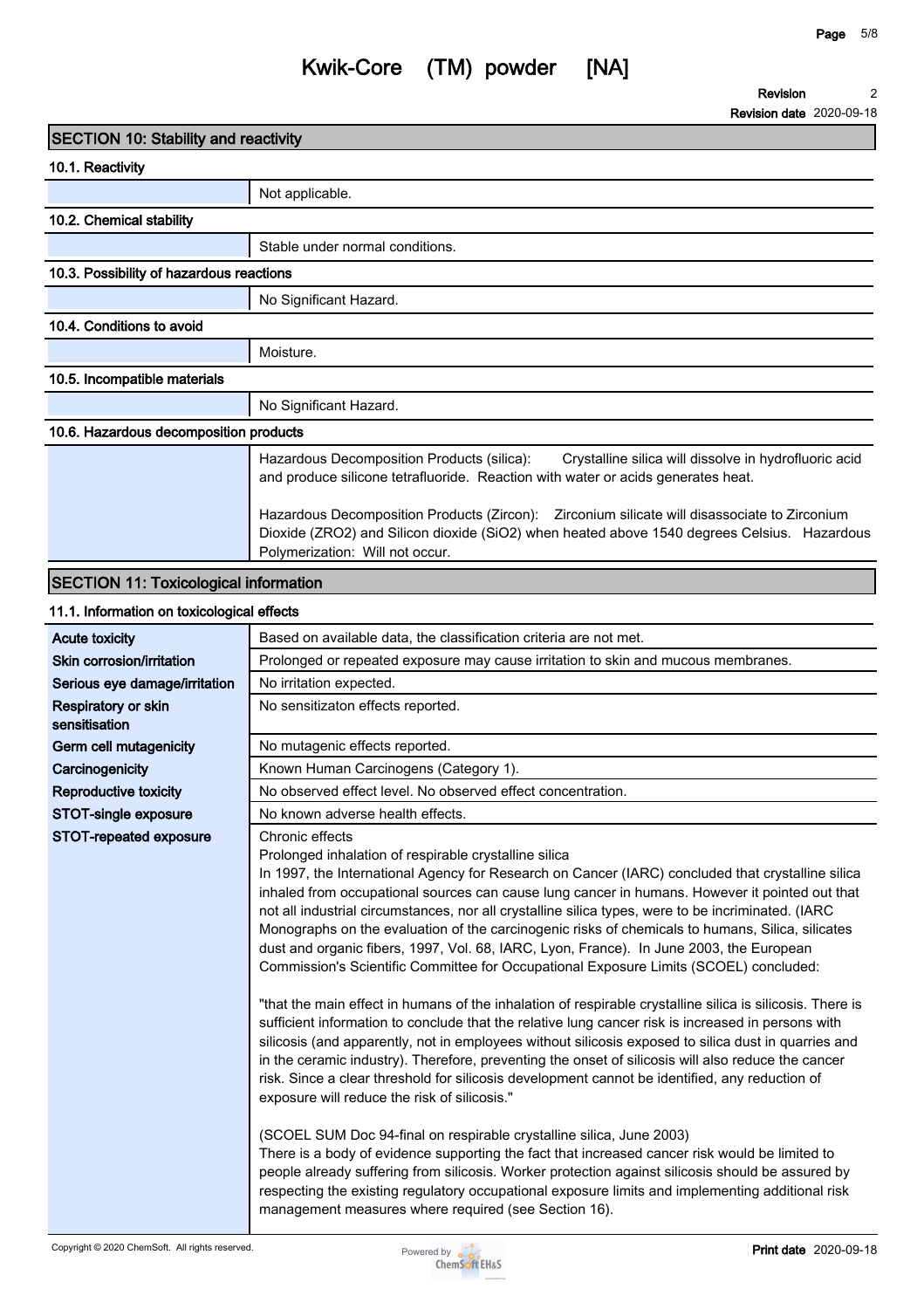**Page 6/8**

**2**

| 11.1. Information on toxicological effects                    |                                                                                                                                                                                                                                                                                                                                                                                                                                                                                                                                                                                                                                                                                                                                                                                                                                                                                                                     |
|---------------------------------------------------------------|---------------------------------------------------------------------------------------------------------------------------------------------------------------------------------------------------------------------------------------------------------------------------------------------------------------------------------------------------------------------------------------------------------------------------------------------------------------------------------------------------------------------------------------------------------------------------------------------------------------------------------------------------------------------------------------------------------------------------------------------------------------------------------------------------------------------------------------------------------------------------------------------------------------------|
| <b>Aspiration hazard</b><br>Repeated or prolonged<br>exposure | This product contains trace quantities of naturally occurring radioactive uranium, thorium and<br>radium (106-120 Picocuries/gram). Overexposure to respirable dust containing radioactive<br>materials may cause lung cancer. Zirconium silicate is exempt from NRC regulations for source<br>material per 10 CFR 40, since it falls under the definition of material containing less than 0.05%<br>uranium or thorium. However, calculations show that observance of 2-2.8 mg/m3 of respirable dust<br>will, under voluntary guidelines, ensure that intake is less than 10% of the annual limits on intake<br>(ALS) specified in 10 CFR 20.1502(B) and NRC Standards for the protection against radiation for<br>uranium, thorium, radium and radioactive daughter decay products.)<br>No Significant Hazard.<br>Inhalation may cause coughing, tightness of the chest and irritation of the respiratory system. |
| <b>SECTION 12: Ecological information</b>                     |                                                                                                                                                                                                                                                                                                                                                                                                                                                                                                                                                                                                                                                                                                                                                                                                                                                                                                                     |
| 12.2. Persistence and degradability                           |                                                                                                                                                                                                                                                                                                                                                                                                                                                                                                                                                                                                                                                                                                                                                                                                                                                                                                                     |
|                                                               | No data is available on this product.                                                                                                                                                                                                                                                                                                                                                                                                                                                                                                                                                                                                                                                                                                                                                                                                                                                                               |
| 12.3. Bioaccumulative potential                               |                                                                                                                                                                                                                                                                                                                                                                                                                                                                                                                                                                                                                                                                                                                                                                                                                                                                                                                     |
|                                                               |                                                                                                                                                                                                                                                                                                                                                                                                                                                                                                                                                                                                                                                                                                                                                                                                                                                                                                                     |
|                                                               | Does not bioaccumulate.                                                                                                                                                                                                                                                                                                                                                                                                                                                                                                                                                                                                                                                                                                                                                                                                                                                                                             |
| <b>Partition coefficient</b>                                  |                                                                                                                                                                                                                                                                                                                                                                                                                                                                                                                                                                                                                                                                                                                                                                                                                                                                                                                     |
|                                                               | <b>Kwik-Core</b><br>(TM) powder<br>No data available<br>[NA]                                                                                                                                                                                                                                                                                                                                                                                                                                                                                                                                                                                                                                                                                                                                                                                                                                                        |
| 12.4. Mobility in soil                                        |                                                                                                                                                                                                                                                                                                                                                                                                                                                                                                                                                                                                                                                                                                                                                                                                                                                                                                                     |
|                                                               | Not determined.                                                                                                                                                                                                                                                                                                                                                                                                                                                                                                                                                                                                                                                                                                                                                                                                                                                                                                     |
| 12.5. Results of PBT and vPvB assessment                      |                                                                                                                                                                                                                                                                                                                                                                                                                                                                                                                                                                                                                                                                                                                                                                                                                                                                                                                     |
|                                                               | Not determined.                                                                                                                                                                                                                                                                                                                                                                                                                                                                                                                                                                                                                                                                                                                                                                                                                                                                                                     |
| 12.6. Other adverse effects                                   |                                                                                                                                                                                                                                                                                                                                                                                                                                                                                                                                                                                                                                                                                                                                                                                                                                                                                                                     |
|                                                               | Not applicable.                                                                                                                                                                                                                                                                                                                                                                                                                                                                                                                                                                                                                                                                                                                                                                                                                                                                                                     |
| <b>SECTION 13: Disposal considerations</b>                    |                                                                                                                                                                                                                                                                                                                                                                                                                                                                                                                                                                                                                                                                                                                                                                                                                                                                                                                     |
| 13.1. Waste treatment methods                                 |                                                                                                                                                                                                                                                                                                                                                                                                                                                                                                                                                                                                                                                                                                                                                                                                                                                                                                                     |
|                                                               | Dispose of in compliance with all. local and national regulations.                                                                                                                                                                                                                                                                                                                                                                                                                                                                                                                                                                                                                                                                                                                                                                                                                                                  |
| <b>Disposal methods</b>                                       |                                                                                                                                                                                                                                                                                                                                                                                                                                                                                                                                                                                                                                                                                                                                                                                                                                                                                                                     |
|                                                               | Contact a licensed waste disposal company.                                                                                                                                                                                                                                                                                                                                                                                                                                                                                                                                                                                                                                                                                                                                                                                                                                                                          |
| Disposal of packaging                                         |                                                                                                                                                                                                                                                                                                                                                                                                                                                                                                                                                                                                                                                                                                                                                                                                                                                                                                                     |
|                                                               | Empty containers can be sent for disposal or recycling.                                                                                                                                                                                                                                                                                                                                                                                                                                                                                                                                                                                                                                                                                                                                                                                                                                                             |
| <b>SECTION 14: Transport information</b>                      |                                                                                                                                                                                                                                                                                                                                                                                                                                                                                                                                                                                                                                                                                                                                                                                                                                                                                                                     |
| 14.1. UN number                                               |                                                                                                                                                                                                                                                                                                                                                                                                                                                                                                                                                                                                                                                                                                                                                                                                                                                                                                                     |
|                                                               | The product is not classified as dangerous for carriage.                                                                                                                                                                                                                                                                                                                                                                                                                                                                                                                                                                                                                                                                                                                                                                                                                                                            |
| 14.2. UN proper shipping name                                 |                                                                                                                                                                                                                                                                                                                                                                                                                                                                                                                                                                                                                                                                                                                                                                                                                                                                                                                     |
|                                                               | The product is not classified as dangerous for carriage.                                                                                                                                                                                                                                                                                                                                                                                                                                                                                                                                                                                                                                                                                                                                                                                                                                                            |
| 14.3. Transport hazard class(es)                              |                                                                                                                                                                                                                                                                                                                                                                                                                                                                                                                                                                                                                                                                                                                                                                                                                                                                                                                     |
|                                                               | The product is not classified as dangerous for carriage.                                                                                                                                                                                                                                                                                                                                                                                                                                                                                                                                                                                                                                                                                                                                                                                                                                                            |
| 14.4. Packing group                                           |                                                                                                                                                                                                                                                                                                                                                                                                                                                                                                                                                                                                                                                                                                                                                                                                                                                                                                                     |
|                                                               | The product is not classified as dangerous for carriage.                                                                                                                                                                                                                                                                                                                                                                                                                                                                                                                                                                                                                                                                                                                                                                                                                                                            |
|                                                               |                                                                                                                                                                                                                                                                                                                                                                                                                                                                                                                                                                                                                                                                                                                                                                                                                                                                                                                     |

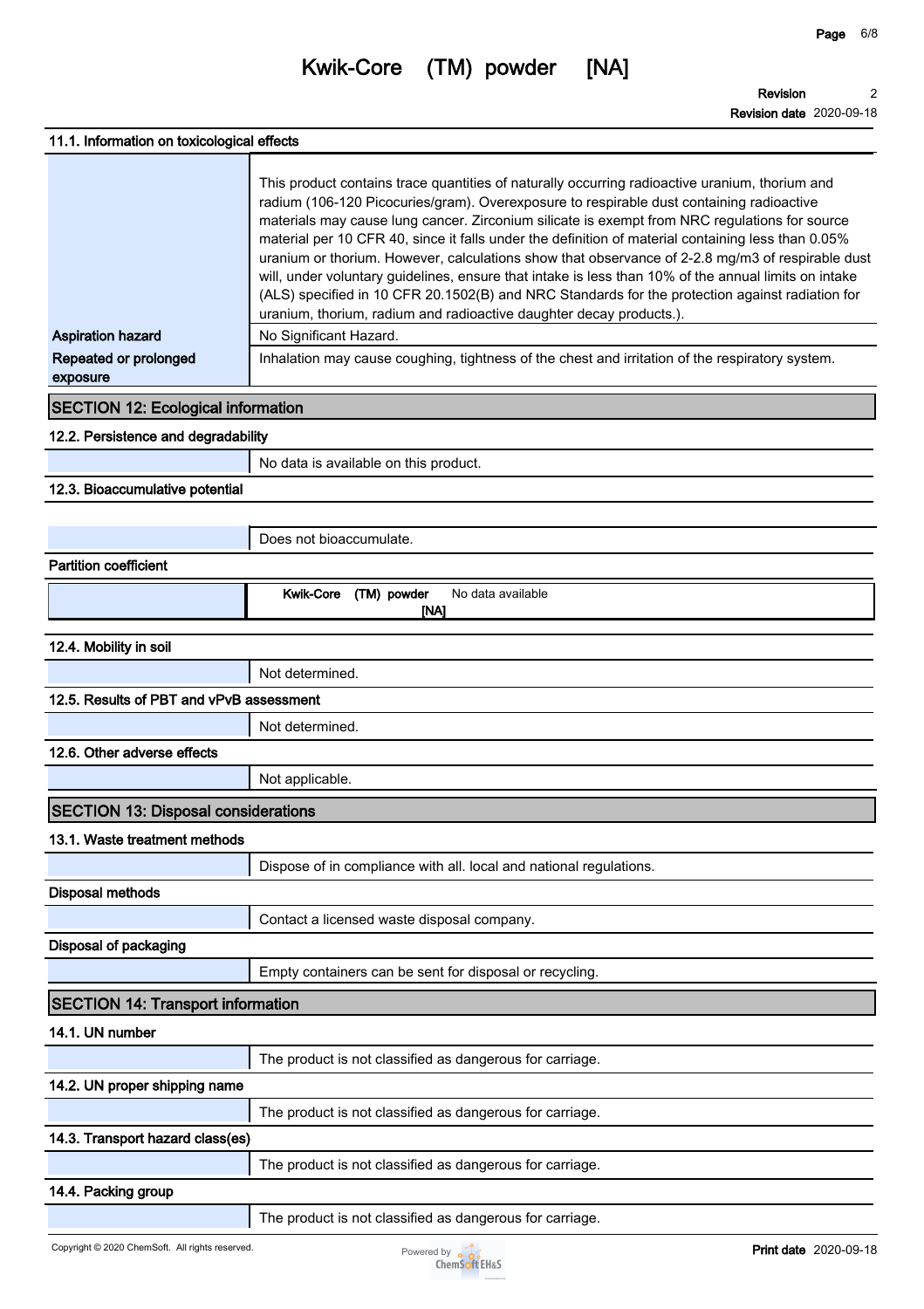| 14.5. Environmental hazards               |                                                                                                                                                                                                                                                                                                                                                                                                                                                                                                                                                                                                                                                                                                                                                                                                                                                                                                                                                                                                                                                                                                                                                                                                                                                                                                                                                                                                                                                                                                                                                                                                                                                                                                                                                                                                                                                                                                                                                                                                                |
|-------------------------------------------|----------------------------------------------------------------------------------------------------------------------------------------------------------------------------------------------------------------------------------------------------------------------------------------------------------------------------------------------------------------------------------------------------------------------------------------------------------------------------------------------------------------------------------------------------------------------------------------------------------------------------------------------------------------------------------------------------------------------------------------------------------------------------------------------------------------------------------------------------------------------------------------------------------------------------------------------------------------------------------------------------------------------------------------------------------------------------------------------------------------------------------------------------------------------------------------------------------------------------------------------------------------------------------------------------------------------------------------------------------------------------------------------------------------------------------------------------------------------------------------------------------------------------------------------------------------------------------------------------------------------------------------------------------------------------------------------------------------------------------------------------------------------------------------------------------------------------------------------------------------------------------------------------------------------------------------------------------------------------------------------------------------|
|                                           | The product is not classified as dangerous for carriage.                                                                                                                                                                                                                                                                                                                                                                                                                                                                                                                                                                                                                                                                                                                                                                                                                                                                                                                                                                                                                                                                                                                                                                                                                                                                                                                                                                                                                                                                                                                                                                                                                                                                                                                                                                                                                                                                                                                                                       |
| 14.6. Special precautions for user        |                                                                                                                                                                                                                                                                                                                                                                                                                                                                                                                                                                                                                                                                                                                                                                                                                                                                                                                                                                                                                                                                                                                                                                                                                                                                                                                                                                                                                                                                                                                                                                                                                                                                                                                                                                                                                                                                                                                                                                                                                |
|                                           | The product is not classified as dangerous for carriage.                                                                                                                                                                                                                                                                                                                                                                                                                                                                                                                                                                                                                                                                                                                                                                                                                                                                                                                                                                                                                                                                                                                                                                                                                                                                                                                                                                                                                                                                                                                                                                                                                                                                                                                                                                                                                                                                                                                                                       |
|                                           | 14.7. Transport in bulk according to Annex II of MARPOL 73/78 and the IBC Code                                                                                                                                                                                                                                                                                                                                                                                                                                                                                                                                                                                                                                                                                                                                                                                                                                                                                                                                                                                                                                                                                                                                                                                                                                                                                                                                                                                                                                                                                                                                                                                                                                                                                                                                                                                                                                                                                                                                 |
|                                           | The product is not classified as dangerous for carriage.                                                                                                                                                                                                                                                                                                                                                                                                                                                                                                                                                                                                                                                                                                                                                                                                                                                                                                                                                                                                                                                                                                                                                                                                                                                                                                                                                                                                                                                                                                                                                                                                                                                                                                                                                                                                                                                                                                                                                       |
| <b>Further information</b>                |                                                                                                                                                                                                                                                                                                                                                                                                                                                                                                                                                                                                                                                                                                                                                                                                                                                                                                                                                                                                                                                                                                                                                                                                                                                                                                                                                                                                                                                                                                                                                                                                                                                                                                                                                                                                                                                                                                                                                                                                                |
|                                           | The product is not classified as dangerous for carriage.                                                                                                                                                                                                                                                                                                                                                                                                                                                                                                                                                                                                                                                                                                                                                                                                                                                                                                                                                                                                                                                                                                                                                                                                                                                                                                                                                                                                                                                                                                                                                                                                                                                                                                                                                                                                                                                                                                                                                       |
| <b>SECTION 15: Regulatory information</b> |                                                                                                                                                                                                                                                                                                                                                                                                                                                                                                                                                                                                                                                                                                                                                                                                                                                                                                                                                                                                                                                                                                                                                                                                                                                                                                                                                                                                                                                                                                                                                                                                                                                                                                                                                                                                                                                                                                                                                                                                                |
|                                           | 15.1. Safety, health and environmental regulations/legislation specific for the substance or mixture                                                                                                                                                                                                                                                                                                                                                                                                                                                                                                                                                                                                                                                                                                                                                                                                                                                                                                                                                                                                                                                                                                                                                                                                                                                                                                                                                                                                                                                                                                                                                                                                                                                                                                                                                                                                                                                                                                           |
| <b>Regulations</b>                        | U.S. FEDERAL REGULATIONS: Kwik-Core™ investment. CERCLA 103 Reportable Quantity: is<br>not subject to CERCLA reporting requirements. Many states have more stringent release reporting<br>requirements. Report spills required under federal, state and local regulations.<br><b>SARA TITLE III:</b><br>Hazard Category For Section 311/312: Chronic health<br>Section 313 Toxic Chemicals: This product contains the following chemicals subject to Annual<br>Release Reporting Requirements Under SARA Title III, Section 313 (40 CFR 372): None<br>Section 302 Extremely Hazardous Substances (TPQ): None<br>EPA Toxic Substances Control Act (TSCA) Status: All of the components of this product are listed<br>on the TSCA inventory.<br><b>U.S. STATE REGULATIONS</b><br>California Proposition 65: This product contains the following substances known to the State of<br>California to cause cancer: Crystalline Silica as Quartz and Cristobalite (< 25%)<br>INTERNATIONAL REGULATIONS:<br>Canadian Environmental Protection Act: All of the components in this product are listed on the<br>Domestic Substances List (DSL).<br>Canadian WHMIS Classification: Class D Division 2A<br>European Inventory of New and Existing Chemicals Substances (EINECS): All of the components<br>in this product are listed on the EINECS inventory.<br>Australian Inventory of Chemical Substances: All of the components in this product are listed on<br>the AICS for Australia.<br>China Inventory of Existing Chemicals and Chemical Substances: All of the components in this<br>product are listed on the IECSC for China.<br>Japanese Existing and New Chemical Substances: All of the components in this product are listed<br>on the Japanese ENCS list.<br>Korean Existing Chemicals List: All of the components in this product are listed on the KECL for<br>Korea.<br>Philippine Inventory of Chemicals and Chemical Substances: All of the components in this product<br>are listed on the PICCS. |

#### **15.2. Chemical safety assessment**

| N0.<br>product.<br>on this<br>data is<br>available |
|----------------------------------------------------|
|                                                    |
|                                                    |

## **SECTION 16: Other information**

### **Other information**

**Revision This document differs from the previous version in the following areas:.**